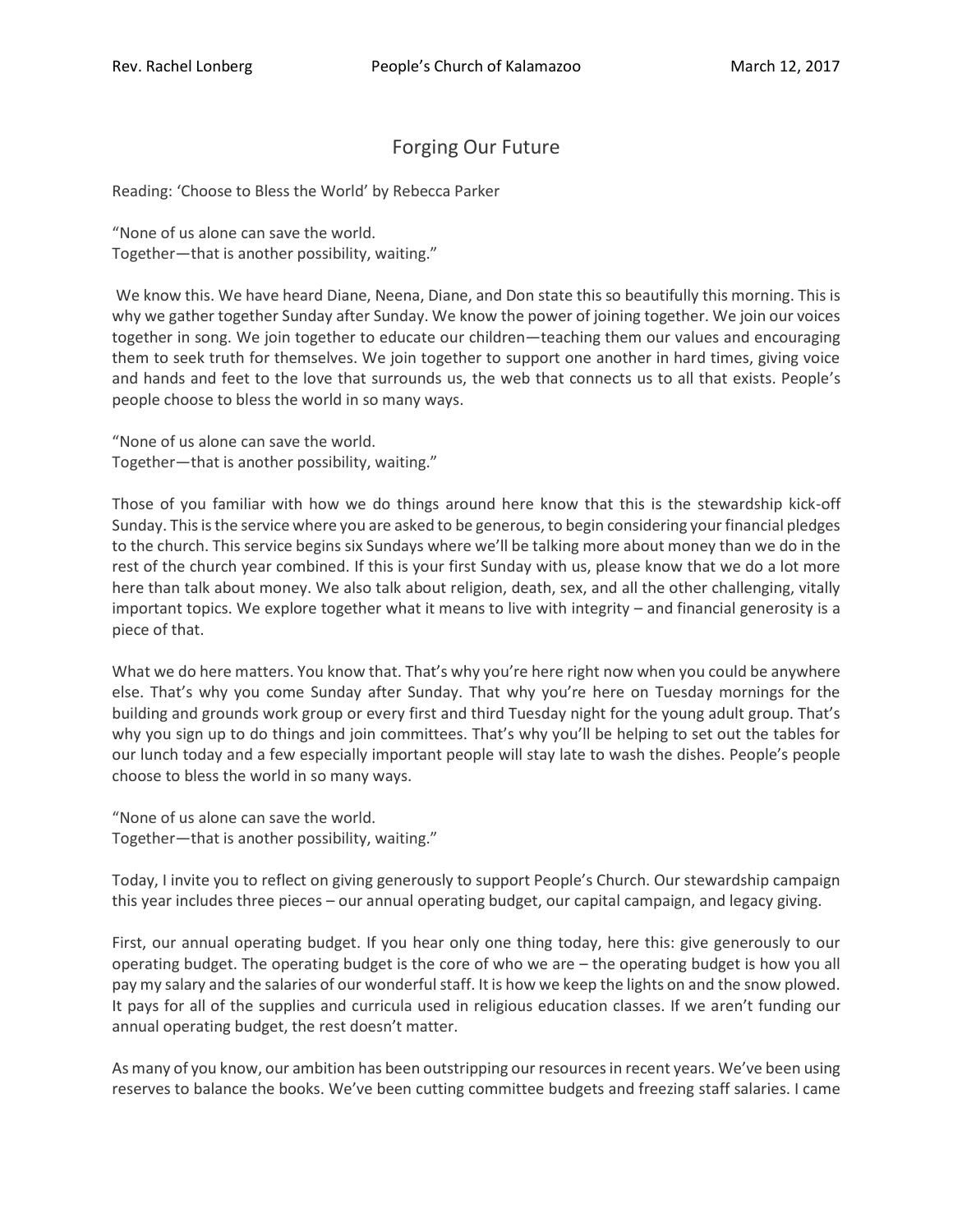to you last October to ask for a special supplementary gift to get us through the current fiscal year – and you gave more than what was asked for. Please continue that generosity. Please be generous during this stewardship season.

Especially if you're new here, and new to church in general, it might be hard to know what a generous gift is. We know that everyone's financial circumstances are different. One way to approach giving is to consider a proportional gift, to give a percentage of your income to the church. I will be giving 3% of my income to our operating budget for the upcoming fiscal year. For me, that's a stretch. My family is balancing student loans and childcare costs and living expenses – and we support two churches: People's Church and Saint Luke's, where my husband attends. For us, 3% is generous. I will feel proud of that gift and will feel it's impact in my budget, but I will not resent it. I will feel good as I write those checks, knowing that that money is doing good an important work in the world.

I invite you, in the coming weeks, to reflect on what amount will feel generous and attainable for you. Perhaps you'll realize that 3% of your income is the right number for you too. Perhaps you can give more than that or a smaller percentage is what makes sense for you. You know what pledge amount is right for you. With our generosity combined, we will sustain the important programs and ministries of this community for another year.

"None of us alone can save the world. Together—that is another possibility, waiting."

The second part of our stewardship campaign is paying off our capital debt. Several years ago, you all expanded this building. It was an ambitious project. Everything beyond the double doors in the foyer is new – the offices, the classrooms, the elevator, the entryway. It increased our capacity for meetings and religious education and made our facility more accessible and welcoming. Our summer worship services now happen in air conditioned spaces.

This ambitious project, cost about 1.5 million dollars – and we have about a third of that left to pay off. Church leaders debated about having a third three-year capital campaign to retire this debt once and for all. We explored options and ultimately your board decided this was the best path forward, pay it off and be done. I hope you join me in giving generously to this capital campaign, making a commitment to give over the next three years. Some of you were here when the decision to expand was made. Others, like me, came later. We enjoy the expansion without giving it much thought and can't quite imagine how everyone fit before. It's up to all of us, newcomers and those who've been here for a while, to step into the tradition of generosity well established here at People's and pay off this debt. Being debt-free will give us the financial flexibility to live our mission and vision in new and exciting ways. Please join me in helping to make this a reality.

The final piece of our stewardship campaign is legacy giving – that is including the church in your estate plans. End of life gifts make a tremendous difference for our church. For example, the resurfacing and expanding of our parking lot last summer was paid for with a legacy gift. It was a significant necessary expense and a person who loved this church very much allowed us to go ahead with it without any special fundraisers or adding to our existing debt. It was a beautiful gift to our church that will make a difference for at least a generation.

I encourage you all to consider including the church – and other causes that you care about – in your estate planning, in how your assets are distributed after you die. I hope you join me in this as well. I have